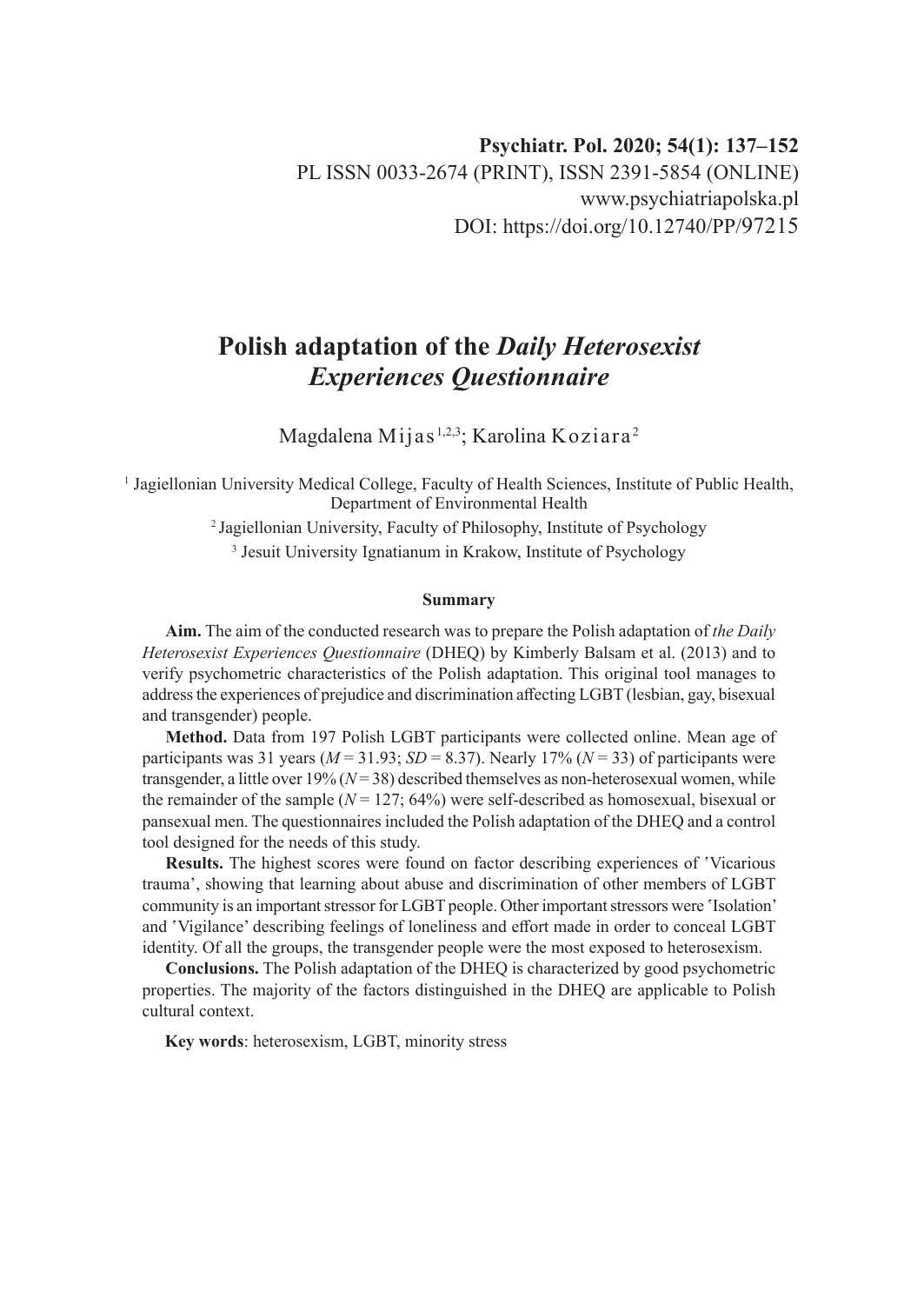#### **Introduction**

The Oxford English Dictionary defines heterosexism as prejudice and discrimination towards non-heterosexual individuals, motivated by the belief that heterosexuality is the only normal and/or natural sexual orientation [1]. It characterizes both the functioning of social structures and the members of society influencing their attitudes and behaviors towards the non-heterosexual people [2]. It may also be internalized, becoming a significant obstacle in attaining self-acceptance and mental well-being for LGBT (lesbian, gay, bisexual, and transgender) people [3, 4]. Despite the social progress that has been made, the LGBT individuals are still subject to different kinds of heterosexism on a daily basis [5, 6]. The analysis of the data obtained from nearly 11,000 lesbians, gays, bisexuals, as well as transgender and asexual individuals living in Poland revealed that the most common form of discrimination on the grounds of sexual and/or gender identities is verbal aggression. Within two years prior to the research 63% of respondents had experienced verbal abuse. Approximately a third part of the participants had been subject to threats (34%), or met with refusal to receive certain service and/or fell victim to an act of vandalism (27%). The least fraction of respondents reported being physically (13%) or sexually (14%) abused because of their sexual and/or gender identity. Of all the groups, the transgender people were the most exposed to abuse, irrespectively of its type. They were also the ones to most frequently meet with rejection by their family and/or friends in case of disclosing their gender identity [7].

The direct experiences of discrimination and rejection (distal stressors) are just few examples of many kinds of heterosexism that afflict LGBT people on a daily basis. As described by Meyer's model [8], the minority stress – which is a unique, chronic and socially based burden that affects LGBT people – includes also more subjective (proximal) phenomena, such as internalized negative beliefs about oneself, anticipation of rejection and discrimination, as well as concealing one's identity. The above mentioned Polish research show that, on average, 25% of homosexual people conceal their sexual identity from members of their families. In the case of bisexual and transgender people the numbers are nearly twice as high [7].

By putting additional strain on LGBT people, the proximal and distal processes of minority stress contribute to increasing discrepancy in health status between LGBT and general populations [4, 8–10]. The former group is more frequently affected by depression and anxiety disorders [11, 12]. LGBT people are also more prone to suicidal ideation [11–13], as well as substance abuse, including alcohol [11, 12]. Similar regularity in regard to the risks of suicide or mood disorders may be observed in transgender people [14, 15]. Coulter and Rankin [16] also showed that in regard to LGBT youth the risks of both using and abusing alcohol are the highest in transgender individuals.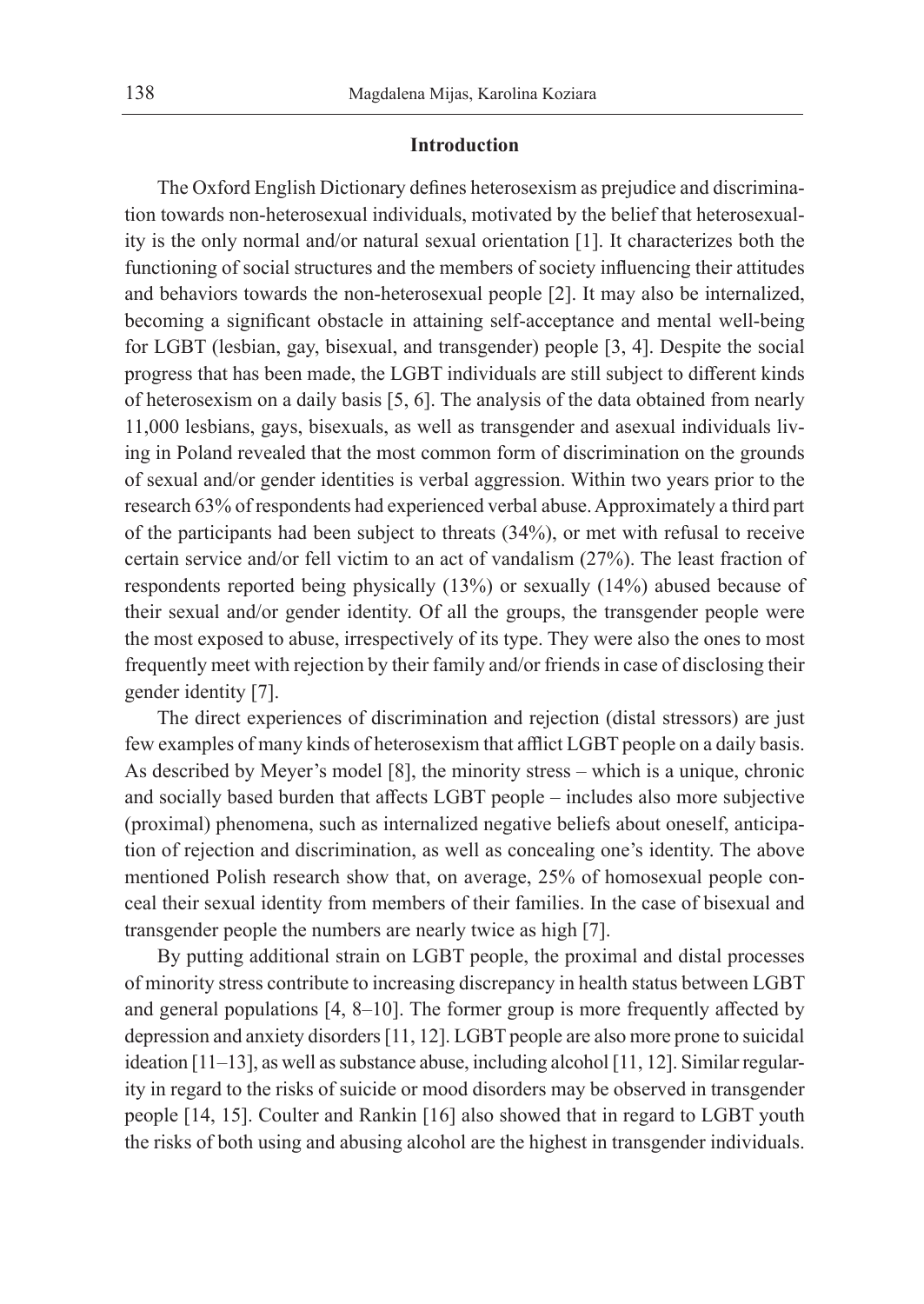The relationships between health and exposure to minority stress need further investigation, as do their underlying mechanisms. Thus, it is essential to prepare adequate questionnaire tools that are capable of dealing with the phenomenon's complexity. For the Polish language users the choice is rather limited, and it is not unusual for the available options to ignore the broad spectrum of heterosexism in LGBT people's lives, or to describe such experiences solely for a chosen subgroup of the LGBT community.

The aim of the conducted research was to prepare the Polish adaptation of *the Daily Heterosexist Experiences Questionnaire* (DHEQ) by Kimberly Balsam et al. [17]. This original tool manages to address the issue of heterosexism (afflicting LGBT people) in all its complexity thus providing an attractive choice for researchers interested in the issues of discrimination and exclusion based on sexual and gender identities.

#### Characteristics of the questionnaire

The authors of the questionnaire define heterosexism as social and cultural oppression experienced by LGBT people, manifesting itself in individual experience as the processes of minority stress [8, 17]. In order to grasp the broad spectrum of heterosexism's expressions in LGBT individuals' lives – and as a means to develop the questionnaire –Balsam et al. [17] conducted a series of focus discussions and interviews with members of LGBT community. As a result it was possible to identify key stressors associated with various domains of functioning of LGBT people, which were then used to generate questionnaire items. After conducting subsequent analyses, both quantitative and qualitative, the researchers included the following nine factors in the questionnaire:

- (1) victimization a factor describing experiences of physical abuse on the basis of sexual or gender identity;
- (2) discrimination/harassment a factor including harassment and ill-treatment based on LGBT identity;
- (3) family of origin a factor depicting the experience of rejection by the family (e.g., grandmother, father, siblings);
- (4) vigilance a factor capturing the effort made in order to conceal one's own LGBT identity;
- (5) isolation a factor marking loneliness and alienation resulting from one's own LGBT identity;
- (6) gender expression a factor illustrating the experienced ostracism stemming from gender expression;
- (7) vicarious trauma strain resulting from learning about the discrimination experienced by other LGBT individuals;
- (8) parenting a factor expressing the stigma experienced by LGBT parents;
- (9) HIV/AIDS stigma a factor depicting the stigma related to HIV.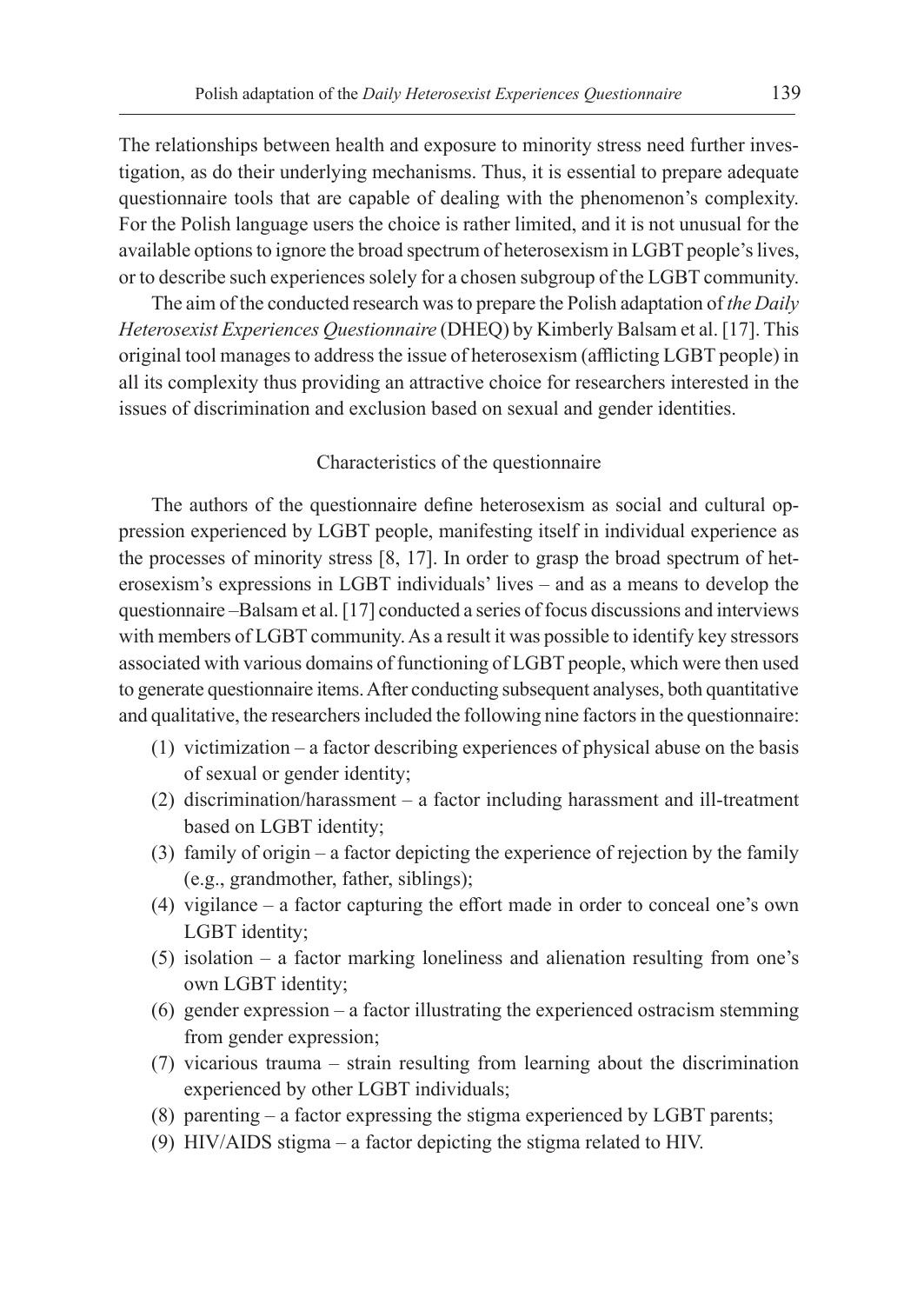The first two factors comprise the experiences of ill-treatment, as well as verbal and physical abuse that are usually accounted for in questionnaires measuring exposure to minority stress. The third factor, rejection by the family of origin, refers to the experiences resulting from disclosing minority gender or sexual identity to the closest family (e.g., parents, siblings), and their reaction to the disclosure. Such reactions have been shown to be crucial for mental well-being, especially in the case of adolescents [18, 19]. There is some evidence that it is the negative feedback to the disclosure that is the key factor determining the well-being in individuals with minority identity [20, 21]. Therefore, it is reasonable to formulate questionnaire items in a way that they reflect the experience of rejection.

Another two factors, i.e., 'Vigilance' and 'Isolation', constitute proximal stressors; the former consisting of actions aimed at concealing one's identity, and the latter comprising the sense of loneliness, as well as difficulties establishing contact with other LGBT people. It is worth noting, that hiding one's identity not only is one of the sources of minority stress, but also happens to be a significant obstacle one needs to overcome in order to cope with internalized stigma, and to gain affirmative support in regard to one's identity [3, 4]. Thus it is directly related to experiences of alienation and isolation.

Another of the above listed factors, describing ostracism resulting from gender expression, is not often included in analogous tools. For example, one of the more popular questionnaires, *Heterosexist Harassment, Rejection and Discrimination Scale* by Szymanski [22], which was primarily intended as a tool to conduct research in homosexual women, may easily be adapted for male samples [23]. It lacks, however, any items that would allow to capture the experiences of gender expression-related stigma. The factor is a more interesting one because – although it is more typical for transgender people's experience – it happens to be a marker of being identified as a homosexual or bisexual person, and is related to experiencing abuse motivated by heterosexism also by the group of cisgender individuals <sup>1</sup> [24, 25]. Gender nonconformity in transgender people links not only to increased exposure to discrimination, but also to more suicidal attempts, and more hazardous activities, including smoking, or abusing alcohol [26]. It is, therefore, a phenomenon worth including in research pertaining the relationship between health and exposure to minority stress.

The next unique indication of heterosexism that was included in the DHEQ [17] is the 'vicarious trauma', that is being negatively affected by the information about abuse or discrimination experienced by other (known or not) LGBT people. Vicarious trauma is probable to occur as a result of repetitive learning about such

<sup>1</sup> cisgender – term describing the lack of discrepancy between gender identity and/or gender expression and gender assigned at birth.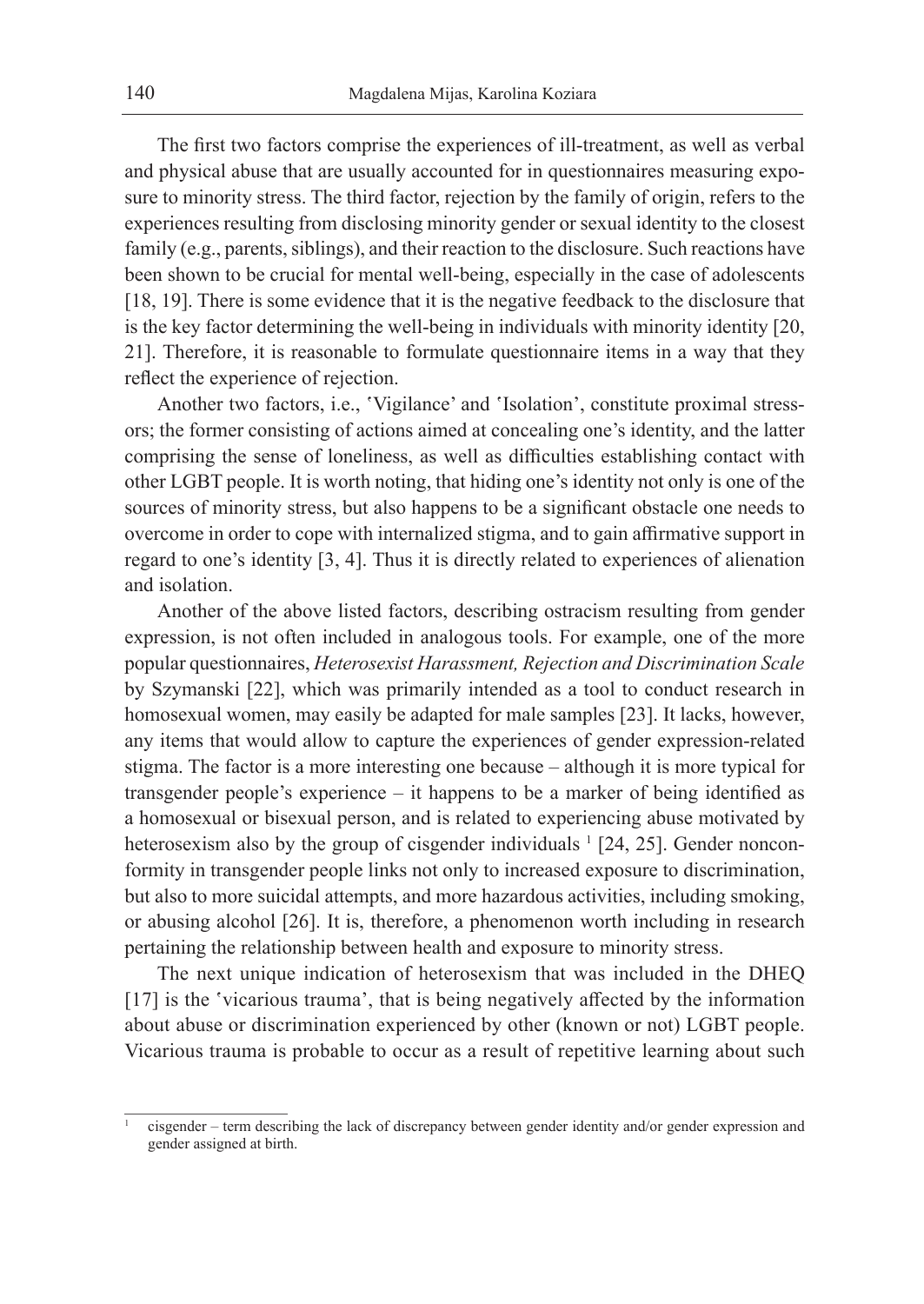situations, what in turn frustrates safety, trust and control needs, and increases the symptoms of stress [27]. In the era of free access to the Internet, which enables the news about tragic events befalling LGBT community (e.g., the attack at the nightclub in Orlando in 2016) to spread instantly, this factor may play a substantial role in increasing minority stress.

The next manifestation of heterosexism that has been included in the questionnaire is the stigmatization of LGBT people, appearing in the context of having and rearing children. This variable has been rarely accounted for by researchers, mainly due to the assumption that it concerns only a small fraction of LGBT people – in Poland it may describe the experiences of fifty thousand families of choice  $2$  [28]. In the most profound Polish research regarding relationships and parenthood in LGBT people, Mizielińska et al. [29] found that nearly 9% of 2,853 participants (men and women) admitted to being a parent. Further 24% of women and 5% of men declared the desire to have children in the near future.

The analysis of the data regarding the way the families of choice function in Poland allowed to conclude that in the majority of cases the knowledge about the specific family situation is not disclosed beyond the closest environment (i.e., grandparents, biological parents and friends). Only 24% of parents provided such information to their children's teacher at school or kindergarten [29], and as much as 14% of families decided not to disclose the fact to social environment whatsoever. Furthermore, families of choice relatively rarely happen to have contact with other similar families (it is so in the case of 52% of mothers and 17% of fathers); therefore LGBT people rearing children may be anxious not only about stigma, but also about the difficulty in establishing contact with other families, and suffer from the sense of alienation.

The last factor included in the questionnaire is 'HIV/AIDS stigma'. Transgender individuals, as well as men who have sex with men, belong to the key population groups that are particularly vulnerable to HIV [30]. That fact may be related to such other stress factors, as fear of being infected with HIV, concern about friends living with HIV, or ruminating about safer sex. Stereotypical connection between non-heterosexuality and HIV, and presuming that HIV is mostly the problem of LGBT people is yet another manifestation of heterosexism that may intensify minority stress in LGBT individuals. All these phenomena are represented in the questionnaire and constitute the factor of HIV/AIDS stigma.

The distinctive features of the DHEQ – apart from accounting for multiple different and often unique markers of heterosexism – include a means for provid-

<sup>2</sup> Families of choice – a term describing families created by non-heterosexual persons, it is particularly used in the literature to refer to people bringing up children together. It is not uncommon for families created by non-heterosexual persons to count on the formal legalization of the relationship or caring for their partner's children, hence the emphasis that family functioning is a matter of their choice.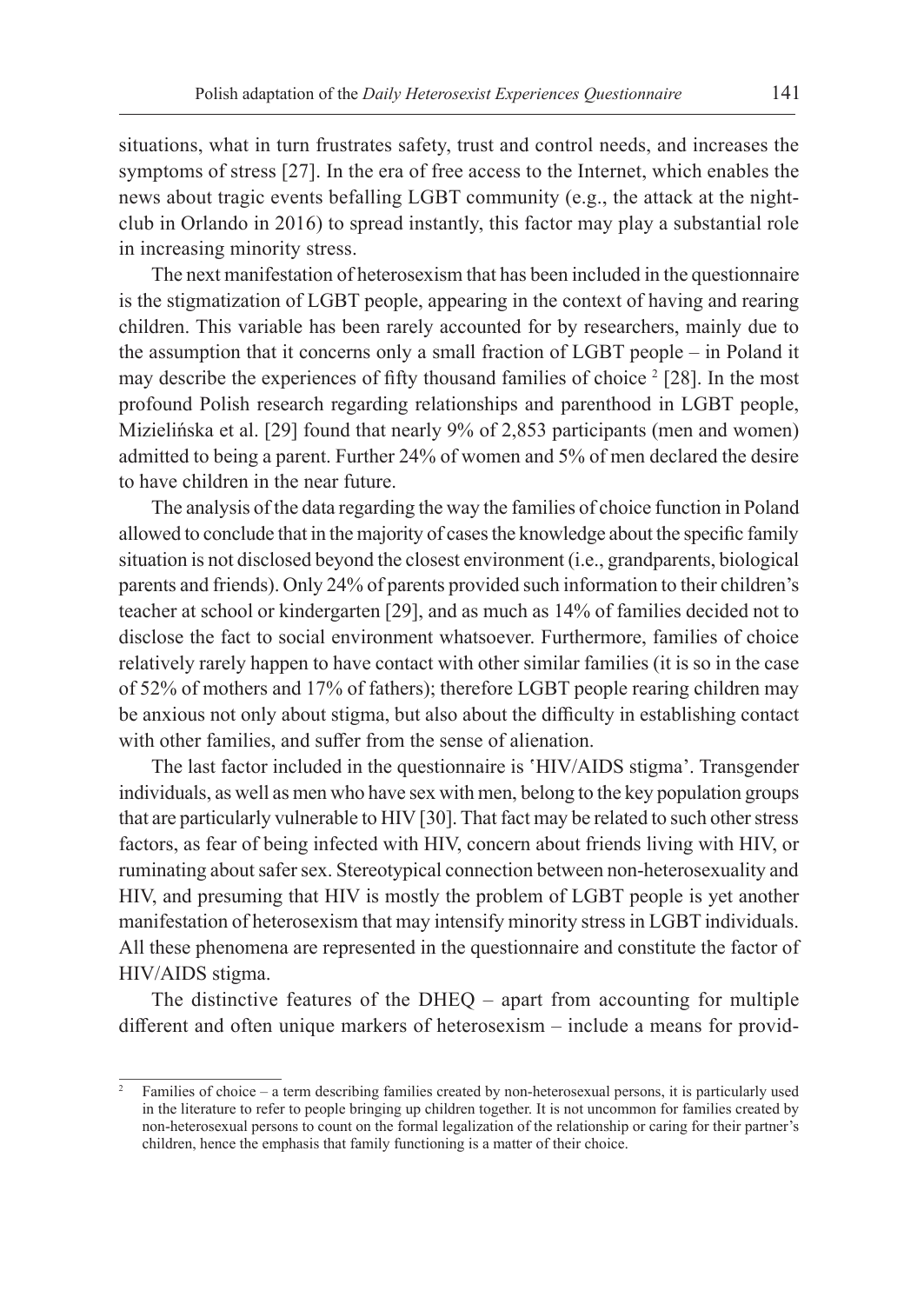ing answers, which not only allows to mark whether given event took place in the case of each examined person, but it also allows the participant to rate how severe it was [17]. The questionnaire consists of 50 items; each of them being graded on a six-point Likert scale, with 0 meaning "did not happen/not applicable to me", 1 – "it happened, and it bothered me not at all", 2 – "it happened, and it bothered me a little bit", 3 – "it happened, and it bothered me moderately", 4 – "it happened, and it bothered me quite a bit", 5 – "it happened, and it bothered me extremely". Such practice provides opportunity for better assessment of exposure to minority stress processes, as compared to questionnaires that merely summarize the factual experience and/or the frequency of being discriminated on the basis of one's sexual orientation [22, 31, 32].

Moreover, the introductory instruction precisely limits the time scope to which the items pertain. With the time span ranging to twelve months back, it is possible to assess the current exposure to minority stress processes; it also minimizes the risk of errors resulting from the retrospective nature of the tool. It is worth mentioning, that this is one of the very few instruments that allow conducting research on the entire LGBT population; the items being specifically designed to include all groups of the LGBT acronym. Additionally, as the authors indicate, the original version of the questionnaire is characterized by very good psychometric properties [17].

# **Materials and methods**

Having obtained the author's (Kimberly Balsam) approval to translate and adapt the tool, we started the process of adaptation in December 2016.

The first stage of preparations included translation from the English language into Polish. In order to do that, we asked four independent individuals, between 20 and 45 years of age (varying in gender and education profile) to do translation. Another four persons (varying in gender, age, and education) were asked to do the back-translation of the tool. Then we conducted comparative analysis of each of the items in terms of the content, and had them proofread by a Polish philologist. The final version of the questionnaire in the Polish language was then sent to a dozen or so non-heterosexual or transgender individuals (again varying in age, and education profile and level) in order to inspect the items for intelligibility, language clarity and inclusiveness. Having received the feedback, and applied minor linguistic corrections, an ultimate version was edited. That version was used in the proper adaptation.

The survey was conducted online in April and May 2017. There were 197 participants. Nearly 17% ( $N = 33$ ) of them described themselves as transgender, including transsexual, genderqueer and not identifying with any gender. A little over 19%  $(N = 37)$  classified themselves as cisgender women, while the remaining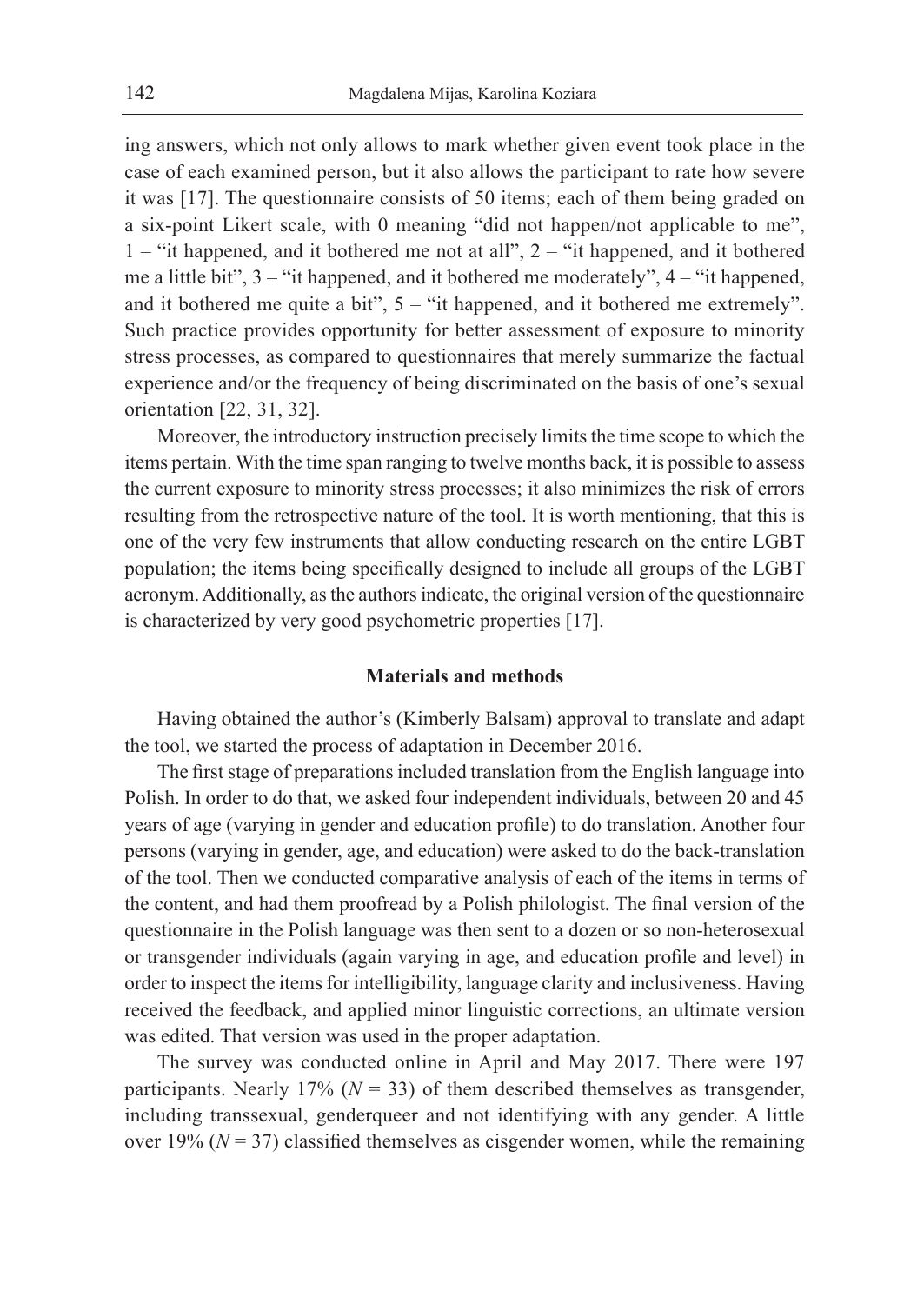participants ( $N = 127$ ) were self-described as cisgender men (64%). Mean age of participants was 31 years ( $M = 31.93$ ;  $SD = 8.37$ ). In cisgender women, 20 individuals described themselves as lesbians, 13 as bisexual and 4 did not describe their sexual identity in any way. In cisgender men, 120 participants declared to be homosexual, 6 claimed to be either bisexual or pansexual, and one person's sexual identity was self-classified as 'other'.

In transgender participants, 7 individuals reported to be pansexual, 7 described themselves as queer, 7 did not define their sexual identity, and 4 individuals classified themselves as gay. Three groups of three among transgender participants claimed to be 'lesbian', 'heterosexual person', and defined their sexual identity as 'other'.

# **Results**

For each of the nine factors in the DHEQ, due to uniform type of answers, the mean results could range from 0 to 5 points. However, in the case of two factors the maximal results obtained in the studied sample were much lower, reaching 1.83 for 'Parenting', and 3.75 for 'Victimization'. The result suggests that the experiences captured by the factors were rather uncommon for the group. This is also the reason for the decreased consistency in the case of the two factors. Table 1 shows the mean values for each of the nine subscales in three groups of participants: cisgender men, cisgender women and transgender people.

Consequently, in analyses for both the whole group and the subgroups (distinction based on gender) the highest scores were found on 'Vicarious trauma' factor, showing that learning about abuse and discrimination of other members of LGBT community is an important stressor for LGBT people. The lowest results were noted on 'Parenting' factor, which is directly related to the fact, that only 10 individuals declared having or rearing children.

|                           | Women      | Men         | Transgender |  |  |
|---------------------------|------------|-------------|-------------|--|--|
| Subscale                  | M(SD)      | M(SD)       | M (SD)      |  |  |
| Vigilance                 | 2.22(1.30) | 1.86 (1.26) | 1.33(1.11)  |  |  |
| Discrimination/harassment | 0.70(0.68) | 0.78(0.98)  | 1.05(1.04)  |  |  |
| Gender expression         | 0.19(0.41) | 0.31(0.59)  | 1.53(1.13)  |  |  |
| Parenting                 | 0.04(0.20) | 0.05(0.20)  | 0.14(0.44)  |  |  |
| Victimization             | 0.04(0.19) | 0.23(0.64)  | 0.32(0.76)  |  |  |
| Family of origin          | 1.02(1.13) | 0.75(0.95)  | 0.97(1.01)  |  |  |
| Vicarious trauma          | 3.13(1.13) | 2.78(1.12)  | 3.39(0.94)  |  |  |

Table 1. **Mean results for each of the questionnaire subscale among cisgender women, cisgender men and transgender persons**

*table continued on the next page*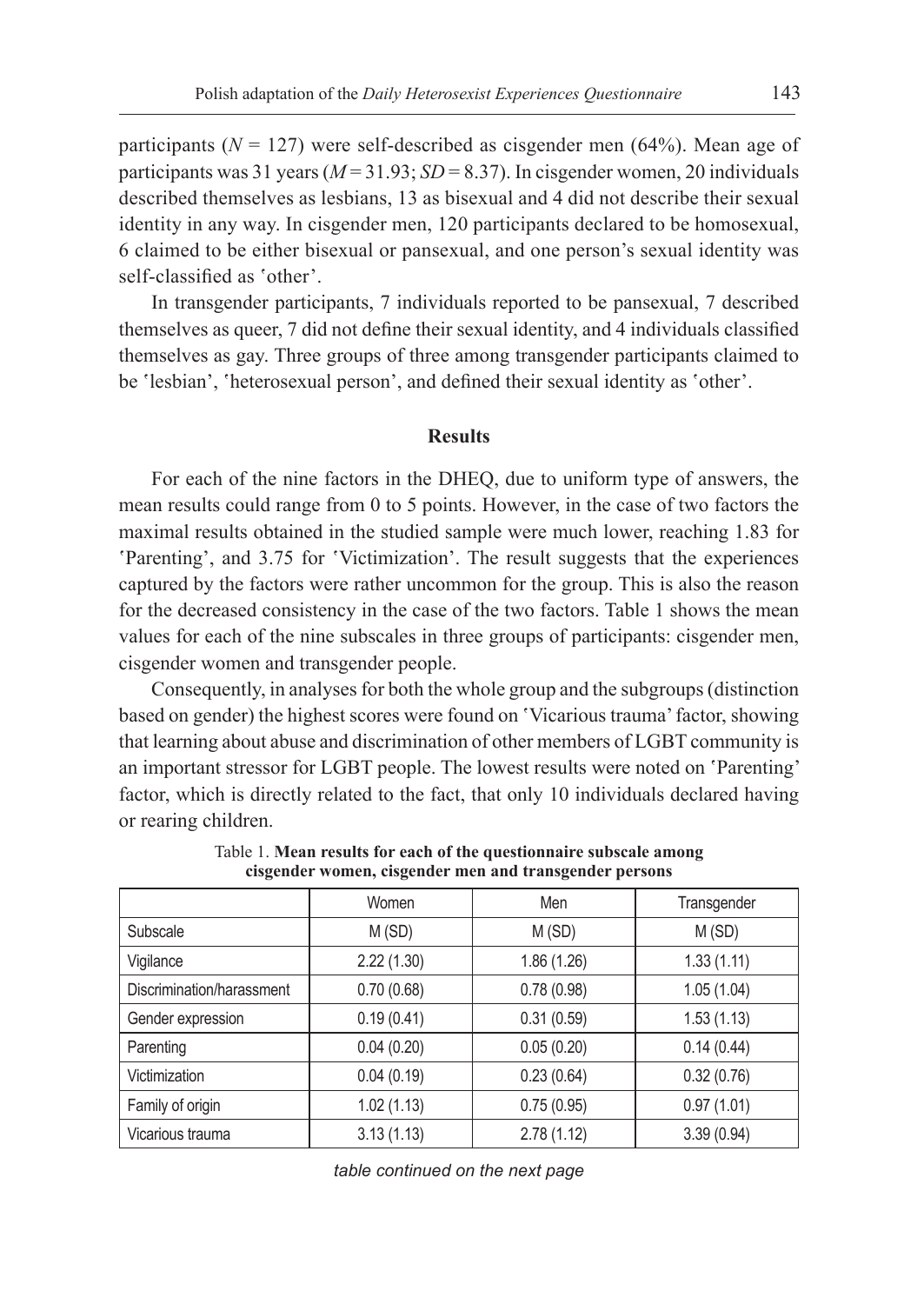| Isolation       | 1.32 (0.97) | 1.45(1.31) | 1.53 (1.18) |
|-----------------|-------------|------------|-------------|
| HIV/AIDS stigma | 0.34(0.56)  | 1.32(0.95) | 0.83(1.08)  |

M – mean; SD – standard deviation

In order to test the significance of differences of results obtained from cisgender women, cisgender men and transgender individuals, a Kruskal–Wallis *H* test was applied. The choice was dictated by the group sizes analysis, tests for normality and skewness for each of the groups. The results are presented in Table 2.

Table 2. **Differences between questionnaire subscales mean results among cisgender women, cisgender men and transgender persons**

| Subscale                  |        | Mean ranks         | $\chi^2$ (df) | р        |         |
|---------------------------|--------|--------------------|---------------|----------|---------|
|                           | Women  | Men<br>Transgender |               |          |         |
| Vigilance                 | 106.06 | 91.38              | 68.19         | 8.49(2)  | 0.014   |
| Discrimination/harassment | 89.01  | 86.91              | 106.67        |          | 0.178   |
| Gender expression         | 74.09  | 80.75              | 149.29        | 52.48(2) | < 0.001 |
| Parenting                 | 89.03  | 90.01              | 94.22         | 0.69(2)  | 0.709   |
| Victimization             | 78.03  | 92.40              | 97.95         | 5.77(2)  | 0.056   |
| Family of origin          | 97.26  | 85.88              | 100.83        | 2.71(2)  | 0.258   |
| Vicarious trauma          | 100.51 | 82.16              | 111.78        | 9.12(2)  | 0.010   |
| Isolation                 | 89.96  | 89.33              | 95.83         | 0.37(2)  | 0.832   |
| HIV/AIDS stigma           | 49.33  | 107.03             | 74.05         | 36.95(2) | < 0.001 |

 $\chi$ 2 (df) – chi<sup>2</sup> (degrees of freedom); p – statistical significance

With detailed analysis of between-group differences a series of *post-hoc* tests was conducted; to that end the Mann-Whitney *U* test was used. Although the results revealed that 'Vigilance' did not discriminate between cisgender women and cisgender men ( $U = 1700.00$ ;  $p = 0.145$ ), a significant difference was found between transgender individuals and cisgender women; the latter scoring higher ( $U = 293.00$ ;  $p = 0.004$ ). Similarly, a significant difference was found between transgender participants and cisgender men; the latter scoring higher on 'Vigilance' factor ( $U = 1249.50$ ;  $p = 0.032$ ).

We found no statistically significant differences in 'Gender expression' factor between cisgender men and cisgender women (*U* = 1889.50; *p* = 0.474). Transgender individuals scored significantly higher on this subscale in comparison to both cisgender women ( $U = 73.50$ ;  $p < 0.001$ ), and cisgender men ( $U = 411.00$ ;  $p < 0.001$ ).

Further analyses showed that cisgender women and men did not differ significantly in experiences regarding 'Vicarious trauma' ( $U = 1607.50$ ;  $p = 0.062$ ). Also, no significant difference was found between cisgender women and transgender individuals ( $U = 435.50$ ;  $p = 0.331$ ). However, the subscale did mark a difference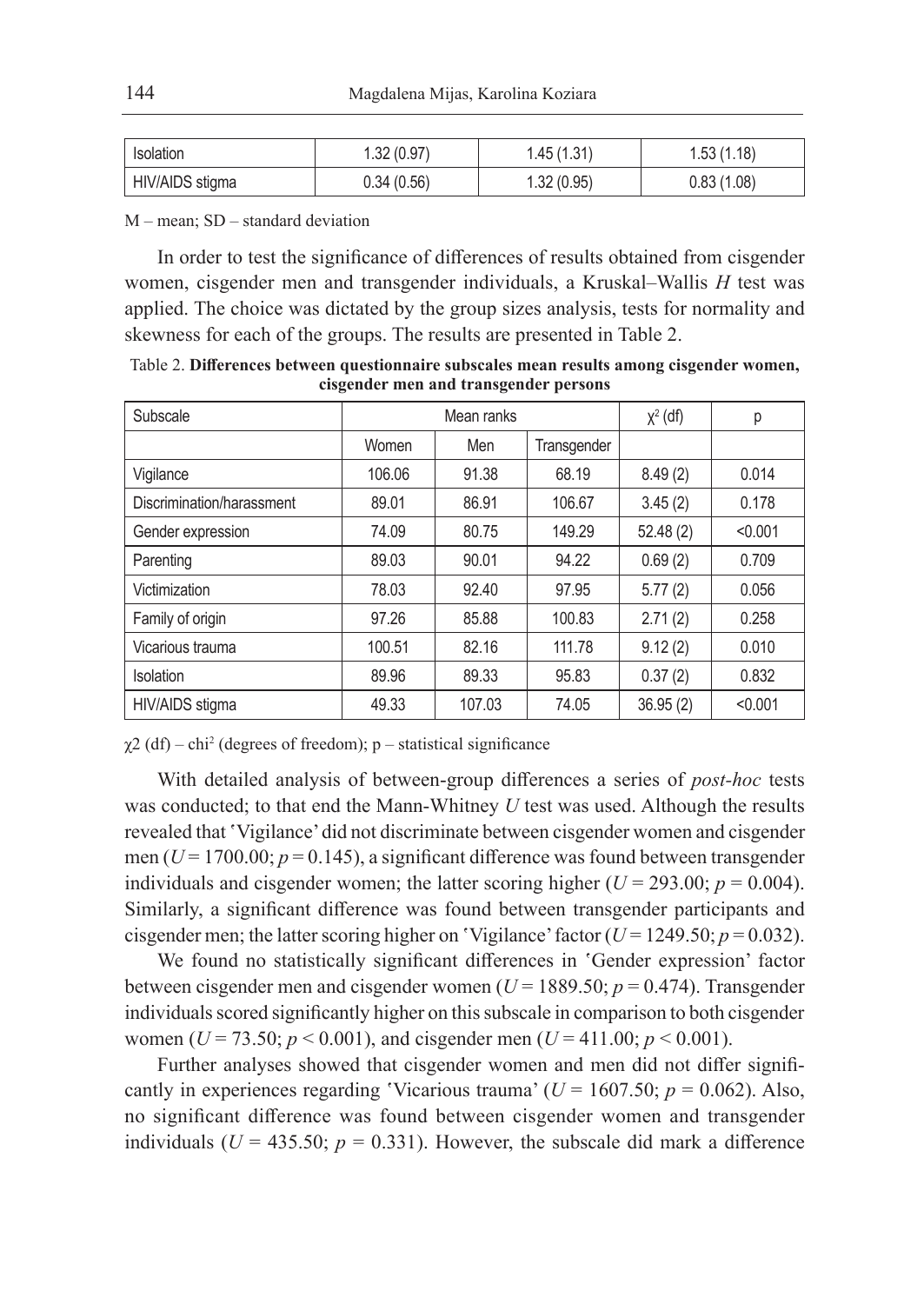between transgender participants and cisgender men; the latter scoring much lower  $(U = 1137.00; p = 0.007)$ .

The last significant difference in the sample was found on the 'HIV/AIDS stigma' factor. In this case, the cisgender men scored significantly higher than cisgender women  $(U = 723.50; p < 0.001)$  and transgender individuals  $(U = 1070.50; p = 0.002)$ . The difference between cisgender women and transgender individuals was not significant  $(U = 373.00; p = 0.059)$ .

Reliability analysis showed Cronbach's  $\alpha$  equal to 0.89 for a whole questionnaire and for each scale separately results were as follows: 'Victimization'  $\alpha = 0.64$ ; 'Discrimination/harassment'  $\alpha = 0.80$ ; 'Family of origin'  $\alpha = 0.75$ ; 'Vigilance'  $\alpha = 0.87$ ; 'Isolation'  $\alpha = 0.77$ ; 'Gender expression'  $\alpha = 0.80$ ; 'Vicarious trauma'  $\alpha = 0.75$ ; 'Parenting'  $\alpha = 0.50$ ; 'HIV/AIDS stigma'  $\alpha = 0.73$ .

The analysis of principal factors is shown in Table 3. Oblimin rotation with Kaiser normalization was used. The nine distinguished factors were assumed in advance – in accordance with the original version of the questionnaire. The least consistent factor was 'Parenting', which is not unexpected, given the previous observations and the fact that very few participants admitted to being a parent. The questionnaire items were presented according to nine subscales they belong to, the same way they are organized in the English version. Furthermore, the factor related to 'Gender expression' did not reach satisfactory consistency level, which may mean that the factor is to be applicable primarily to transgender people, among which the obtained results were considerably higher than in any other group.

| TS | Item                                                                                  |      | 2 | 3 | 4 | 5 | 6 | 8 | 9    |
|----|---------------------------------------------------------------------------------------|------|---|---|---|---|---|---|------|
|    | 32. People laughing at you or<br>making jokes at your expense<br>because you are LGBT | 0.73 |   |   |   |   |   |   |      |
|    | 29. Being verbally harassed by<br>strangers because you are LGBT                      | 0.60 |   |   |   |   |   |   |      |
|    | 8. Being called names such as<br>'fag' or 'dyke'                                      | 0.59 |   |   |   |   |   |   |      |
|    | 30. Being verbally harassed by<br>people you know because you<br>are LGBT             | 0.55 |   |   |   |   |   |   |      |
|    | 19. People staring at you when<br>you are out in public because<br>you are LGBT       | 0.52 |   |   |   |   |   |   |      |
|    | 31. Being treated unfairly in<br>stores or restaurants because<br>you are LGBT        |      |   |   |   |   |   |   | 0.43 |

Table 3. **DHEQ principal factor analysis with Oblimin rotation and Kaiser normalization. Values exceeding 0.3 were included**

*table continued on the next page*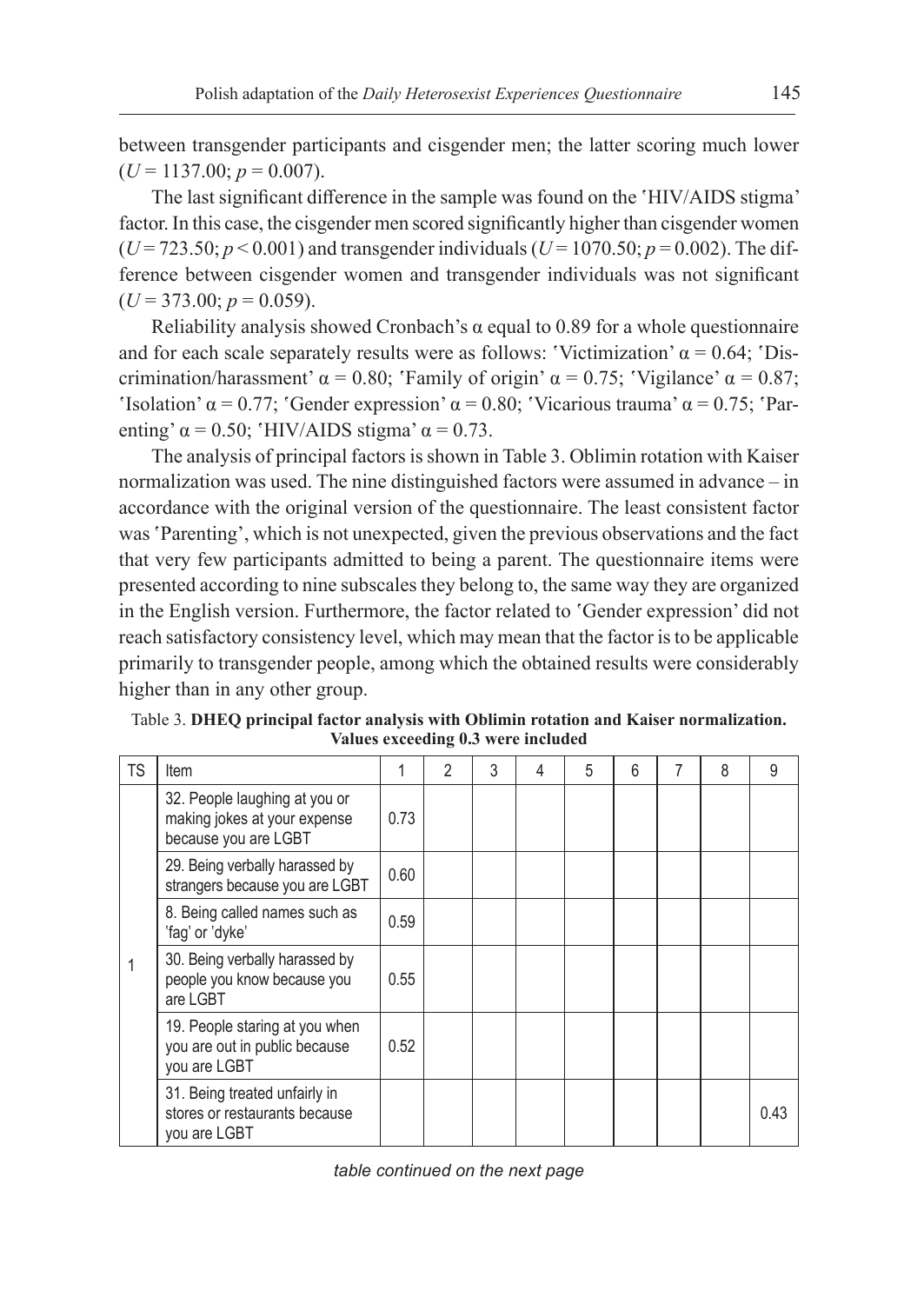| $\overline{2}$ | 43. Being punched, hit, kicked,<br>or beaten because you are<br><b>LGBT</b>                                      | 0.77 |         |      |         |      |      |         |
|----------------|------------------------------------------------------------------------------------------------------------------|------|---------|------|---------|------|------|---------|
|                | 46. Having objects thrown at you<br>because you are LGBT                                                         | 0.77 |         |      |         |      |      |         |
|                | 44. Being assaulted with<br>a weapon because you are LGBT                                                        | 0.62 |         | 0.39 |         |      |      |         |
|                | 45. Being raped or sexually<br>assaulted because you are LGBT                                                    |      |         | 0.47 |         | 0.40 |      |         |
|                | 18. Hiding your relationship from<br>other people                                                                |      | $-0.81$ |      |         |      |      |         |
|                | 17. Pretending that you are<br>heterosexual                                                                      |      | $-0.81$ |      |         |      |      |         |
|                | 16. Pretending that you have an<br>opposite-sex partner                                                          |      | $-0.76$ |      |         |      |      |         |
| 3              | 35. Hiding part of your life from<br>other people                                                                |      | $-0.57$ |      |         |      | 0.31 | $-0.31$ |
|                | 34. Avoiding talking about your<br>current or past relationships<br>when you are at work                         |      | $-0.54$ |      |         |      |      |         |
|                | 4. Watching what you say and<br>do around heterosexual people                                                    |      | $-0.46$ |      | $-0.42$ |      |      |         |
|                | 39. Being treated unfairly by<br>teachers or administrators at your<br>children's school because you<br>are LGBT |      |         | 0.78 |         |      |      |         |
|                | 41. Being treated unfairly by<br>parents of other children because<br>you are LGBT                               |      |         | 0.73 |         |      |      |         |
|                | 14. Your children being verbally<br>harassed because you are LGBT                                                |      |         | 0.67 |         |      |      |         |
| 4              | 13. Your children being rejected<br>by other children because you<br>are LGBT                                    |      | $-0.31$ |      | 0.40    | 0.35 |      |         |
|                | 40. People assuming you are<br>heterosexual because you have<br>children                                         |      |         |      |         | 0.45 |      |         |
|                | 42. Difficulty finding other LGBT<br>families for you and your children<br>to socialize with                     |      |         | 0.35 |         |      |      | 0.62    |

*table continued on the next page*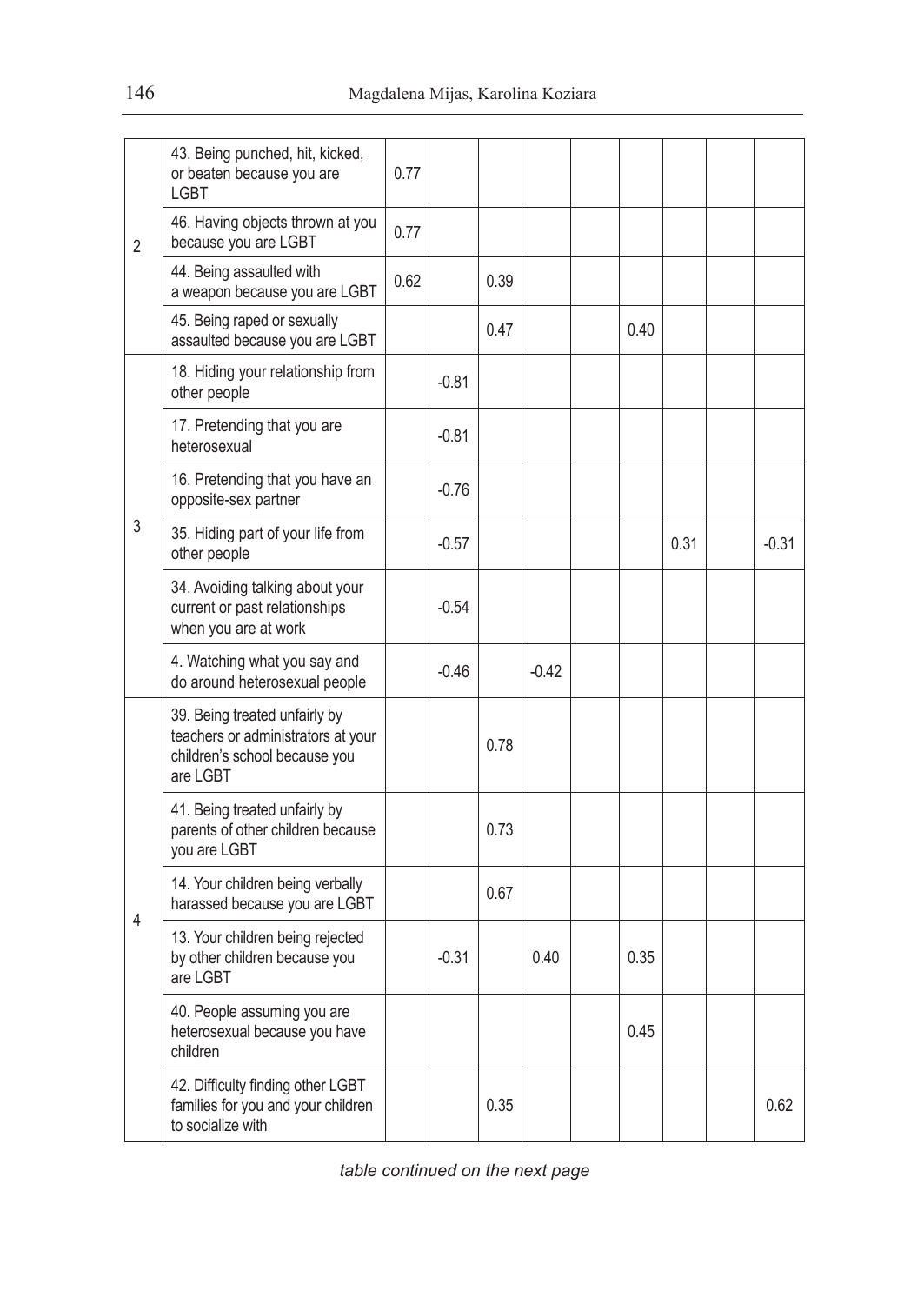|                | 2. Difficulty finding LGBT<br>friends                                                                        |      |      | $-0.78$ |         |      |         |  |
|----------------|--------------------------------------------------------------------------------------------------------------|------|------|---------|---------|------|---------|--|
| 5              | 1. Difficulty finding a partner<br>because you are LGBT                                                      |      |      | $-0.72$ |         |      |         |  |
|                | 15. Feeling like you don't fit in<br>with other LGBT people                                                  |      |      | $-0.60$ |         |      |         |  |
|                | 3. Having very few people you<br>can talk to about being LGBT                                                |      |      | $-0.57$ |         |      |         |  |
|                | 47. Worrying about infecting<br>others with HIV                                                              |      | 0.53 |         |         |      |         |  |
|                | 49. Discussing HIV status with<br>potential partners                                                         |      |      |         | $-0.79$ |      |         |  |
|                | 20. Worry about getting HIV/<br><b>AIDS</b>                                                                  |      |      |         | $-0.77$ |      |         |  |
| 6              | 21. Constantly having to think<br>about 'safe sex'                                                           |      |      |         | $-0.77$ |      |         |  |
|                | 50. Worrying about your friends<br>who have HIV                                                              |      |      |         | $-0.57$ |      |         |  |
|                | 48. Other people assuming that<br>you are HIV positive because<br>you are LGBT                               |      |      |         |         |      | $-0.31$ |  |
|                | 23. Being harassed in pub-<br>lic because of your gender<br>expression                                       | 0.34 |      | $-0.31$ |         |      |         |  |
|                | 38. Being misunderstood by<br>people because of your gender<br>expression                                    |      |      |         |         | 0.82 |         |  |
| $\overline{7}$ | 37. Difficulty finding clothes that<br>you are comfortable wea-<br>ring because of your gender<br>expression |      |      |         |         | 0.73 |         |  |
|                | 22. Feeling invisible in the<br>LGBT community because of<br>your gender expression                          |      | 0.32 | $-0.34$ |         | 0.53 |         |  |
|                | 36. Feeling like you don't fit into<br>the LGBT community because<br>of your gender expression               |      |      | $-0.40$ |         | 0.53 |         |  |
|                | 24. Being harassed in bathro-<br>oms because of your gender<br>expression                                    |      |      |         |         | 0.38 |         |  |

*table continued on the next page*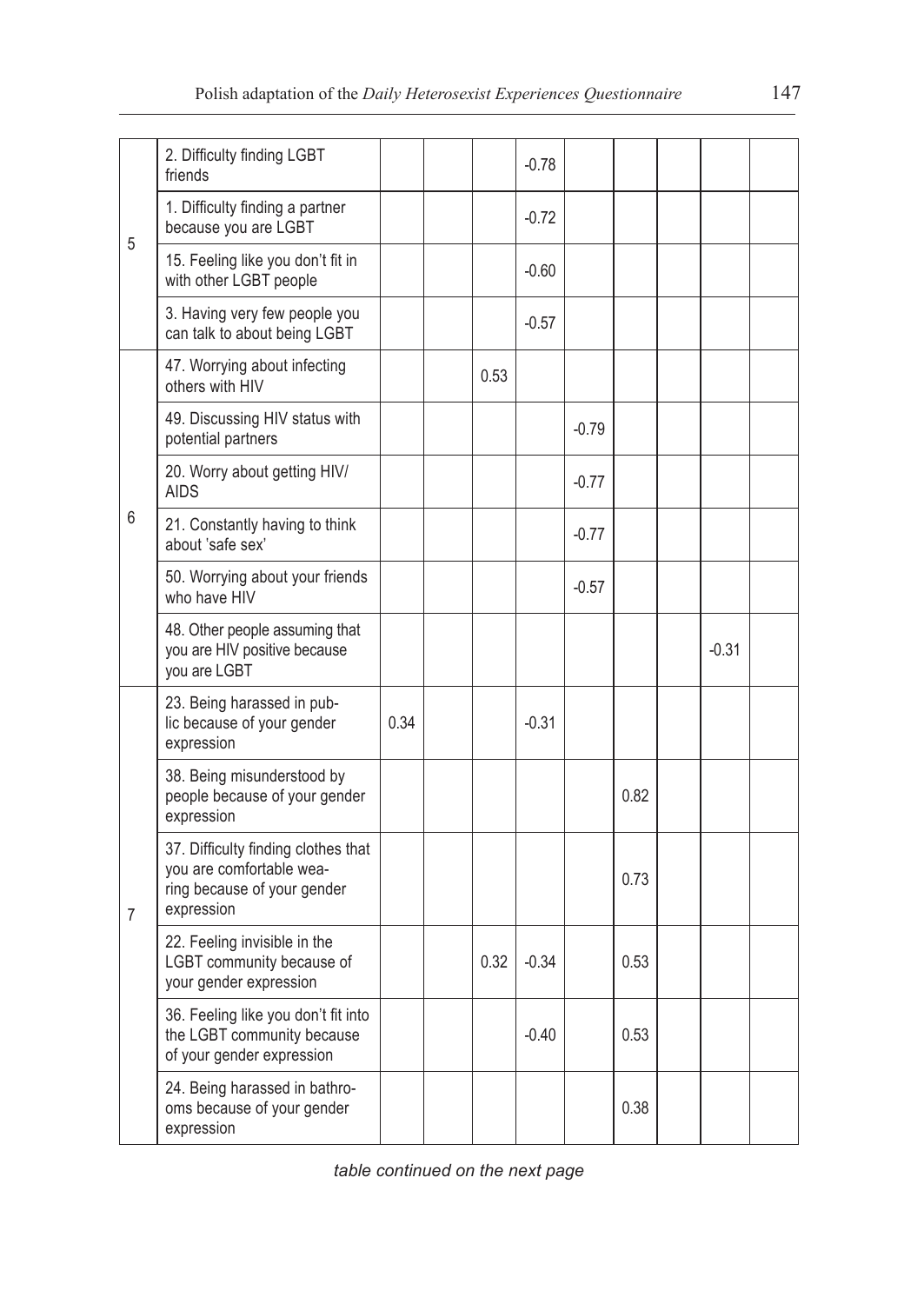| 8 | 9. Hearing other people being<br>called names such as 'fag' or<br>'dyke'                       | 0.35 |  |  |      |      |         |      |
|---|------------------------------------------------------------------------------------------------|------|--|--|------|------|---------|------|
|   | 6. Hearing about LGBT people<br>you don't know being treated<br>unfairly                       |      |  |  |      | 0.86 |         |      |
|   | 7. Hearing about hate crimes<br>(e.g., vandalism, physical or<br>sexual assault) that happened |      |  |  |      | 0.77 |         |      |
|   | 33. Hearing politicians say negati-<br>ve things about LGBT people                             |      |  |  |      | 0.65 |         |      |
|   | 5. Hearing about LGBT people<br>you know being treated unfairly                                |      |  |  |      | 0.54 |         |      |
|   | 10. Hearing someone make jokes<br>about LGBT people                                            |      |  |  |      | 0.53 |         |      |
| 9 | 11. Family members not<br>accepting your partner as a part<br>of the family                    |      |  |  |      |      | $-0.82$ |      |
|   | 12. Your family avoiding talking<br>about your LGBT identity                                   |      |  |  |      |      | $-0.71$ |      |
|   | 25. Being rejected by your mother<br>for being LGBT                                            |      |  |  | 0.30 |      | $-0.71$ |      |
|   | 26. Being rejected by your father<br>for being LGBT                                            |      |  |  |      |      | $-0.67$ |      |
|   | 28. Being rejected by other<br>relatives because you are LGBT                                  |      |  |  |      |      | $-0.40$ |      |
|   | 27. Being rejected by a sibling or<br>siblings because you are LGBT                            |      |  |  |      |      | $-0.31$ | 0.37 |

TS – test subscales; 1 – discrimination/harassment; 2 – victimization; 3 – vigilance; 4 – parenting; 5 – isolation; 6 – HIV/AIDS stigma; 7 – gender expression; 8 – vicarious trauma; 9 – family of origin

The last analysis conducted was the comparison of the overall score between the groups of cisgender women, cisgender men and transgender people. The mean DHEQ score for the whole sample was  $1.10$  (*SD* = 0.54); the minimum being 0.16 and the maximum being 3.18. The highest mean was found in the transgender subgroup ( $M = 1.26$ ;  $SD = 0.61$ ), slightly below their results were the cisgender men ( $M = 1.08$ ;  $SD = 0.55$ ), and the lowest scores were noted in the cisgender women  $(M = 1.03; SD = 0.40)$ . Due to deviations from normal distribution and varying sizes of the subgroups, the Kruskal– Wallis *H* test was used. The analysis revealed no significant differences  $(H(2) = 1.46;$  $p = 0.481$ ) in DHEQ general scores between any of the groups – cisgender women (mean rank  $= 90.20$ ), cisgender men (mean rank  $= 87.96$ ) and transgender individuals (mean rank =  $101.03$ ).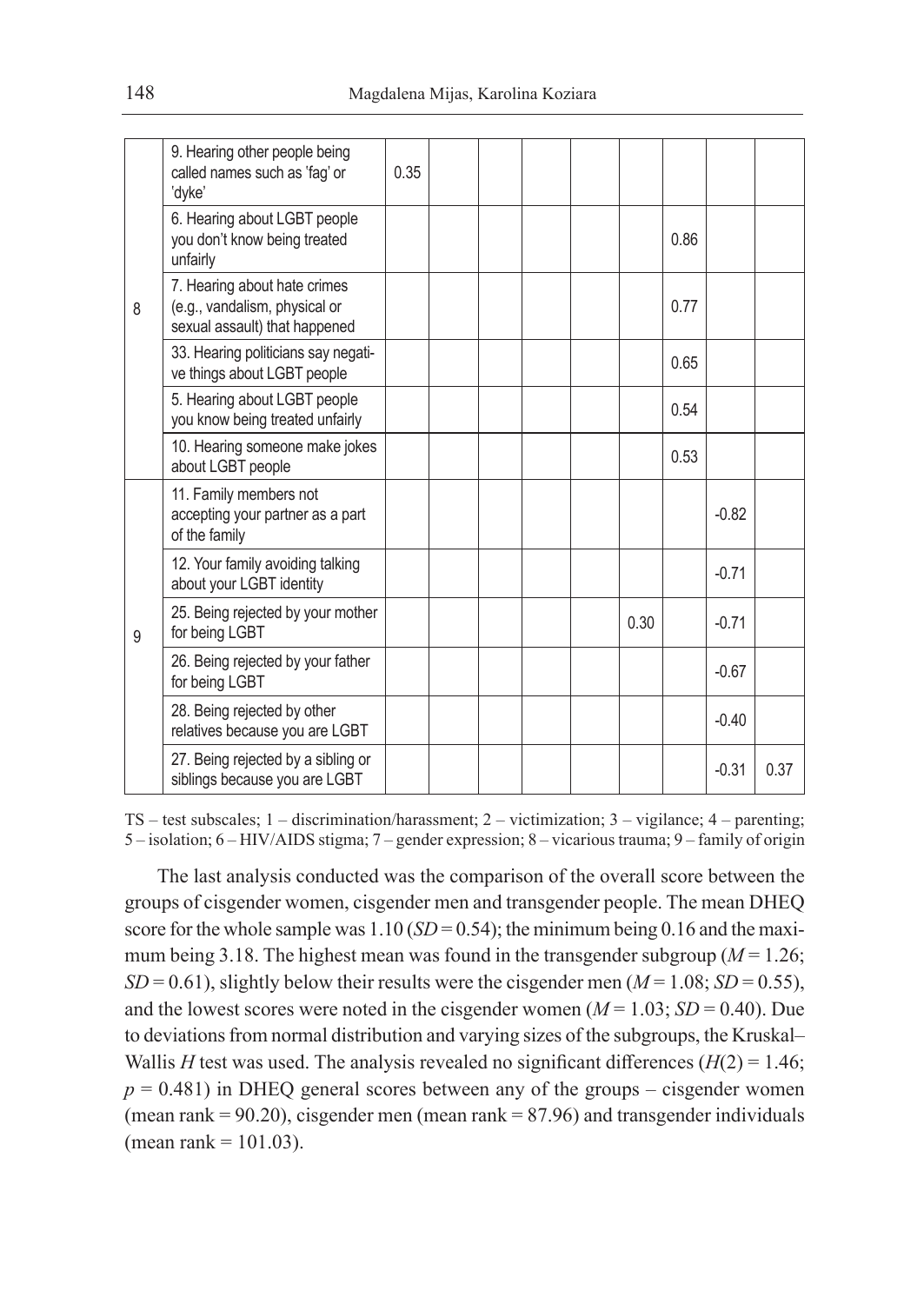#### **Discussion**

The aim of the research was twofold: to adapt *the Daily Heterosexist Experiences Questionnaire* developed by Kimberly Balsam's team (2013), and to verify the psychometric characteristics of the Polish adaptation of the DHEQ. The questionnaire, consisting of 50 items, was developed as a means to research the issue of heterosexism experiences in daily routine of LGBT people (lesbian, gay, bisexual, and transgender individuals). According to our best knowledge, it is the first tool of this kind that is available in the Polish language, and that allows to assess the intensity of experiences of discrimination and exclusion due to sexual and/or gender identities in cisgender homosexual, bisexual and transgender people.

The analyses suggest that the majority of the factors distinguished in the DHEQ are also applicable to Polish reality. One exception may be the factor describing the experiences of LGBT people being stigmatized in the context of rearing children. Unsatisfactory psychometric qualities of this factor stem mainly from small number (as compared to the whole sample) of people who declared having and/or rearing children. It would seem prudent to be circumspect when applying the tool, and when interpreting the scores of this subscale. It may also be advisable to remain cautious in interpreting the scores of gender expression factor, as it is mostly applicable to transgender individuals.

Based on the obtained data, it is possible to conclude that in the analyzed sample the most widespread manifestations of heterosexism are such stressors as concealing one's identity, a sense of alienation (which are proximal stressors), and learning about other LGBT individuals being discriminated ('Vicarious trauma'). They are followed by the experiences of rejection by the closest family as well as discrimination and harassment because of LGBT identity. The conducted analyses also revealed that the relative majority of negative experiences stemming from being a member of a minority group pertains transgender individuals. These findings are consistent with the previous Polish research [7]. The exception to that regularity may be the HIV/AIDS stigma factor, on which cisgender homo – and bisexual men scored substantially higher than members of other groups.

To summarize, it is our opinion that the Polish adaptation of *the Daily Heterosexist Experiences Questionnaire* may be successfully used in research on LGBT community. It need be kept in mind, however, that due to the specificity of the Polish context, the scores in some of the discussed subscales (factors) should be interpreted with caution and with regard to the demographic characteristics of a given sample.

No payment is required to use the questionnaire.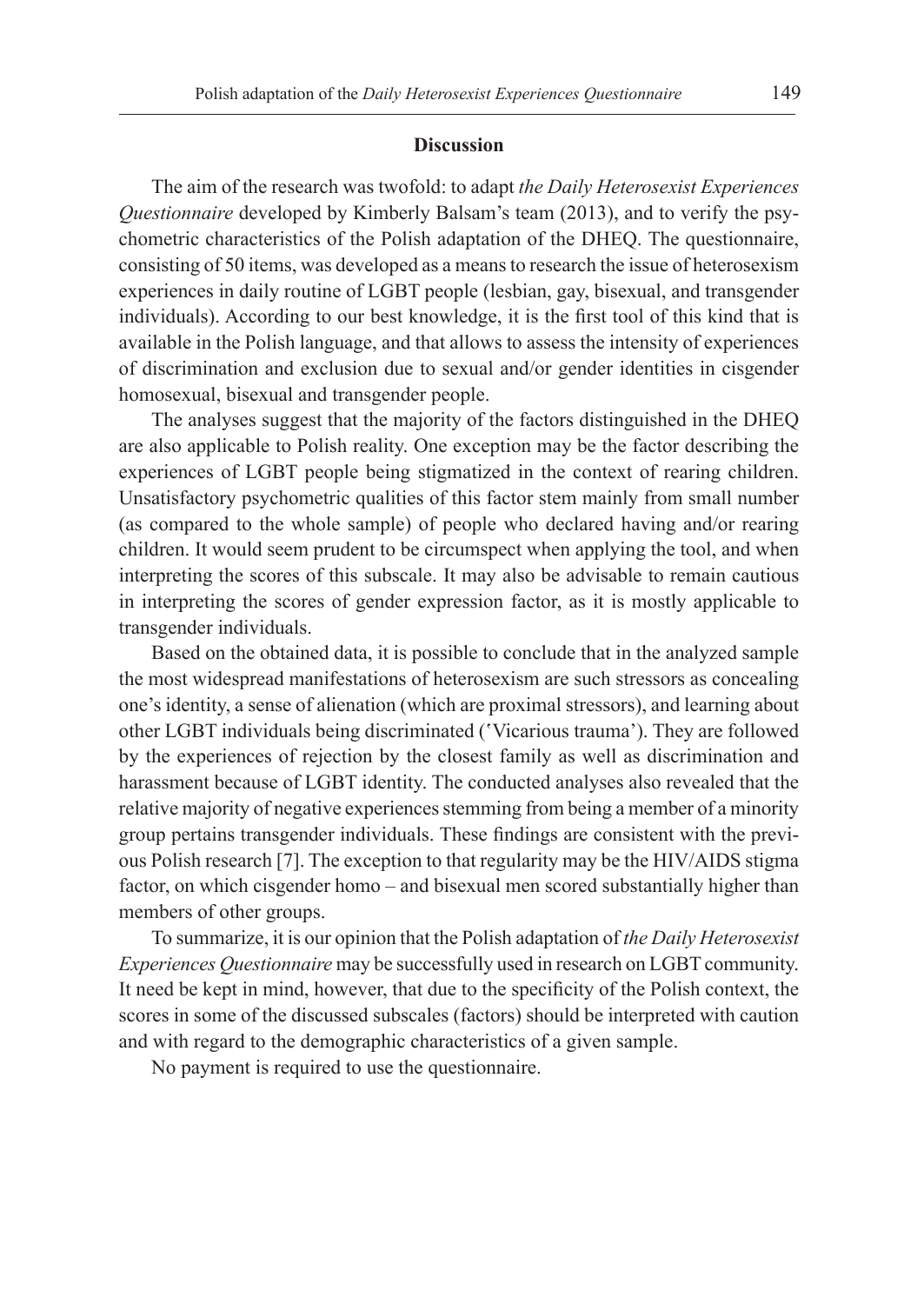## **Conclusions**

- 1. The Daily Heterosexist Experiences Questionnaire (DHEQ) obtained satisfactory psychometric characteristics and can be a tool used in the study of LGBT population in Poland.
- 2. The DHEQ is an inclusive questionnaire that takes into account the experiences of both non-heterosexual and transgender people.
- 3. One should be cautious analyzing and interpreting subscales related to LGBT parenting. Relatively poor psychometric characteristics of this subscale may be associated with a small number of parents in the sample.

## **References**

- 1. *Heterosexism*. English Oxford Dictionaries; 2018. https://en.oxforddictionaries.com/ definition/ heterosexism (retrieved: 1.12.2019).
- 2. Wycisk J. *Heteroseksizm i jego znaczenie dla pracy psychologicznej z rodzinami LGB. Sytuacja w Polsce*. Psychologia Społeczna 2017; 12(4): 415–429.
- 3. Hatzenbuehler ML. *How does sexual minority stigma "get under the skin"? A psychological mediation framework*. Psychol. Bull. 2009; 135(5): 707–730.
- 4. Schrimshaw EW, Siegel K, Downing MJ, Parsons JT. *Disclosure and concealment of sexual orientation and the mental health of non-gay-identified, behaviorally bisexual men*. J. Consult. Clin. Psychol. 2013; 81(1): 141–153.
- 5. Evans R, Nagoshi JL, Nagoshi C, Wheeler J, Henderson J. *Voices from the stories untold: Lesbian, gay, bisexual, trans, and queer college students' experiences with campus climate*. J. Gay Lesbian Soc. Serv. 2017; 29(4): 426–444.
- 6. McCabe SE, Hughes TL, Matthews AK, Lee JGL, West BT, Boyd CJ et al. *Sexual orientation discrimination and tobacco use disparities in the United States*. Nicotine Tob. Res. 15.11.2017. http://academic.oup.com/ntr/advance-article/doi/10.1093/ntr/ntx283/4781960 (retrieved: 1.12.2019).
- 7. Świder M, Winiewski M, editors. *Sytuacja społeczna osób LGBT w Polsce. Raport za lata 2015–2016*. 2017. https://kph.org.pl/wp-content/uploads/2017/11/Sytuacja-spoleczna-osob- -LGBTA-w-Polsce.pdf (retrieved: 1.12.2019).
- 8. Meyer IH. *Prejudice, social stress, and mental health in lesbian, gay, and bisexual populations: Conceptual issues and research evidence*. Psychol. Bull. 2003; 129(5): 674–697.
- 9. Pereira H, Costa PA. *Modeling the impact of social discrimination on the physical and mental health of Portuguese gay, lesbian and bisexual people*. Innov. Eur. J. Soc. Sci. Res. 2016; 29(2): 205–217.
- 10. Semlyen J, King M, Varney J, Hagger-Johnson G. *Sexual orientation and symptoms of common mental disorder or low wellbeing: Combined meta-analysis of 12 UK population health surveys*. BMC Psychiatry 2016; 16(1). http://www.biomedcentral.com/1471-244X/16/67 (retrieved: 1.12.2019).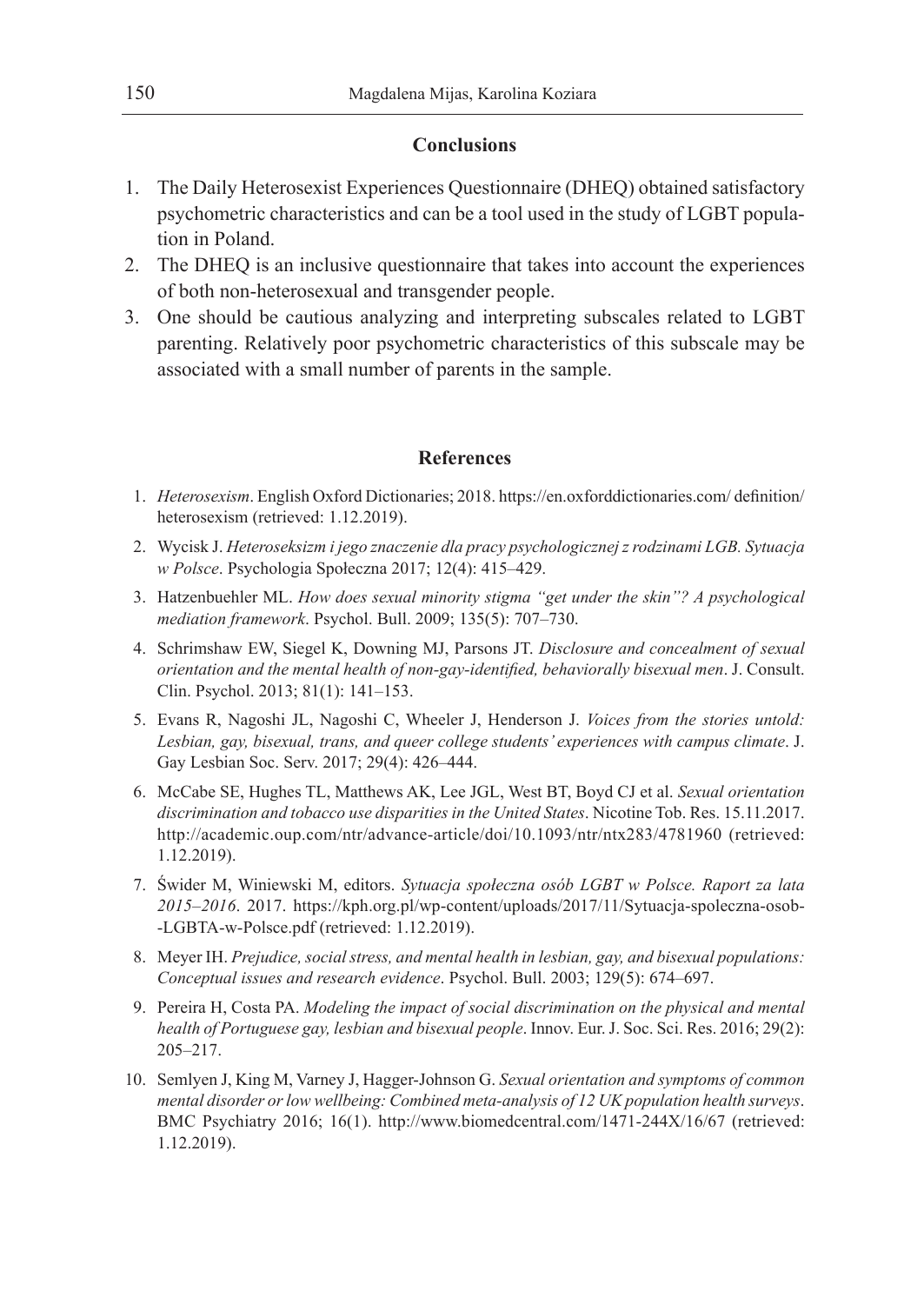- 11. Bolton S-L, Sareen J. *Sexual orientation and its relation to mental disorders and suicide attempts: Findings from a nationally representative sample*. Can. J. Psychiatry 2011; 56(1): 35–43.
- 12. King M, Semlyen J, Tai SS, Killaspy H, Osborn D, Popelyuk D et al. *A systematic review of mental disorder, suicide, and deliberate self harm in lesbian, gay and bisexual people*. BMC Psychiatry 2008; 8(1). http://bmcpsychiatry.biomedcentral.com/articles/10.1186/ 1471-244X-8-70 (retrieved: 1.12.2019).
- 13. Ross LE, Salway T, Tarasoff LA, MacKay JM, Hawkins BW, Fehr CP. *Prevalence of depression and anxiety among bisexual people compared to gay, lesbian, and heterosexual individuals: A systematic review and meta-analysis*. J. Sex. Res. 2018; 55(4–5): 435–456.
- 14. Perez-Brumer A, Day JK, Russell ST, Hatzenbuehler ML. *Prevalence and correlates of suicidal ideation among transgender youth in California: Findings from a representative, population-based sample of high school students*. J. Am. Acad. Child Adolesc. Psychiatry 2017; 56(9): 739–746.
- 15. Witcomb GL, Bouman WP, Claes L, Brewin N, Crawford JR, Arcelus J. *Levels of depression in transgender people and its predictors: Results of a large matched control study with transgender people accessing clinical services*. J. Affect. Disord. 2018; 235: 308–315.
- 16. Coulter RWS, Rankin SR. *College sexual assault and campus climate for sexual and genderminority undergraduate students*. J. Interpers. Violence 2017; 088626051769687.
- 17. Balsam KF, Beadnell B, Molina Y. *The Daily Heterosexist Experiences Questionnaire: Measuring minority stress among lesbian, gay, bisexual, and transgender adults*. Meas. Eval. Couns. Dev. 2013; 46(1): 3–25.
- 18. Rothman EF, Sullivan M, Keyes S, Boehmer U. *Parents' supportive reactions to sexual orientation disclosure associated with better health: Results from a population-based survey of LGB adults in Massachusetts*. J. Homosex. 2012; 59(2): 186–200.
- 19. Ryan C, Russell ST, Huebner D, Diaz R, Sanchez J. *Family acceptance in adolescence and the health of LGBT young adults: Family acceptance in adolescence and the health of LGBT young adults*. J. Child Adolesc. Psychiatr. Nurs. 2010; 23(4): 205–213.
- 20. Puckett JA, Woodward EN, Mereish EH, Pantalone DW. *Parental rejection following sexual orientation disclosure: Impact on internalized homophobia, social support, and mental health*. LGBT Health 2015; 2(3): 265–269.
- 21. Rosario M, Schrimshaw EW, Hunter J. *Disclosure of sexual orientation and subsequent substance use and abuse among lesbian, gay, and bisexual youths: Critical role of disclosure reactions*. Psychol. Addict. Behav. 2009; 23(1): 175–184.
- 22. Szymanski DM. *Does internalized heterosexism moderate the link between heterosexist events and lesbians' psychological distress?* Sex. Roles 2006; 54(3–4): 227–234.
- 23. Feinstein BA, Goldfried MR, Davila J. *The relationship between experiences of discrimination and mental health among lesbians and gay men: An examination of internalized homonegativity and rejection sensitivity as potential mechanisms*. J. Consult. Clin. Psychol. 2012; 80(5): 917–927.
- 24. Gordon AR, Meyer IH. *Gender nonconformity as a target of prejudice, discrimination, and violence against LGB individuals*. J. LGBT Health Res. 2007; 3(3): 55–71.
- 25. Sandfort T, Bos H, Knox J, Reddy V. *Gender nonconformity, discrimination, and mental health among black South African men who have sex with men: A further exploration of unexpected findings*. Arch. Sex. Behav. 2016; 45(3): 661–670.